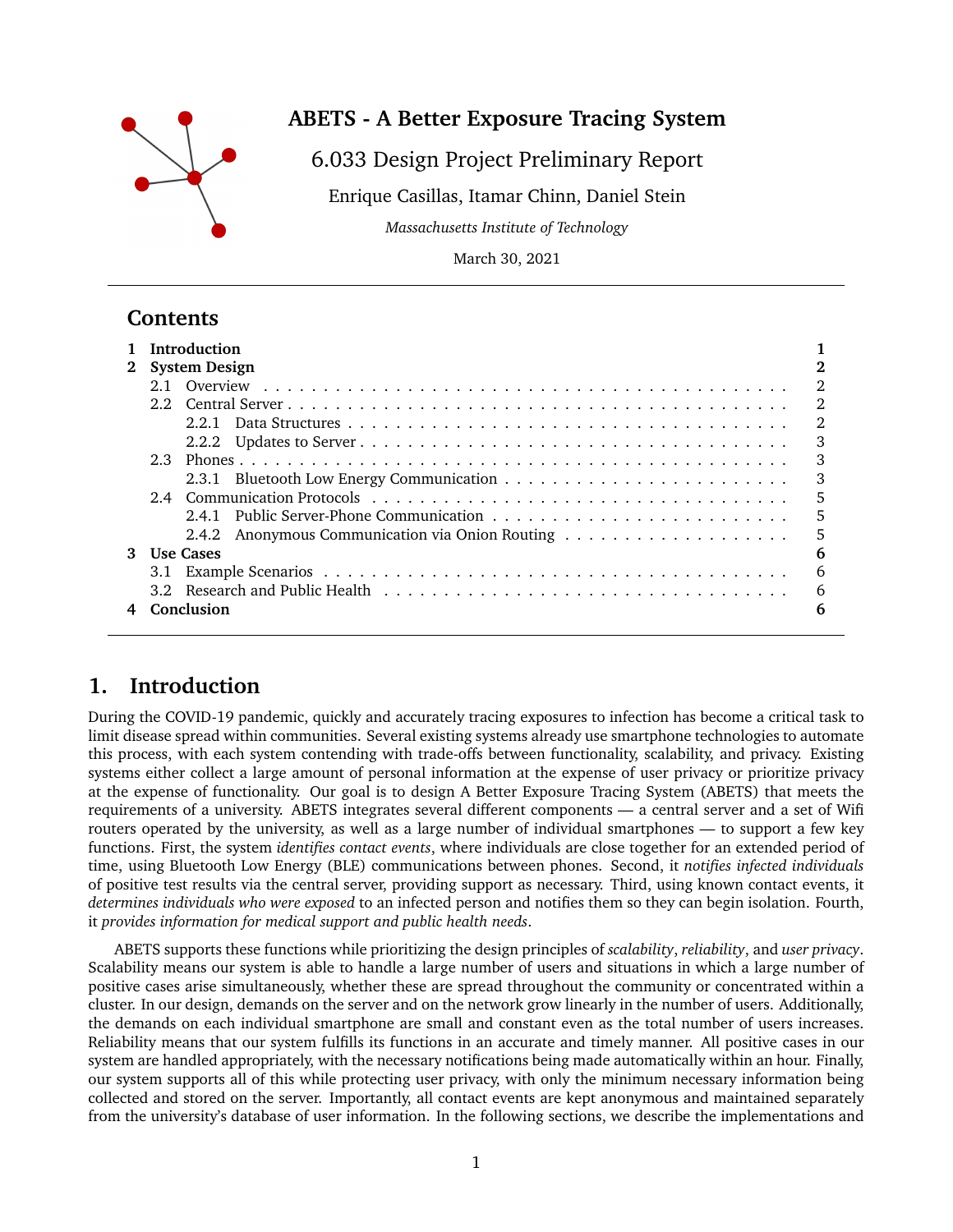interactions of our modules, showing how they achieve these key design goals of *scalability*, *reliability*, and *user privacy*.

# **2. System Design**

## **2.1. Overview**

The diagram in Figure 1 outlines the main system design. It shows the main modules and components, along with the relationships between them.

The overall implementation takes advantage of three major components. At the lowest level, ABETS uses mobile smartphones to identify and communicate contact events and infection notifications using Bluetooth Low Energy (BLE). At the second level, the system uses routers to serve as packet switches in the communication network. Routers enable direct communication between the phones and the central server through Wifi and through ethernet, and offer a scalable, distributed approach to communicating data. Data from phones are also communicated anonymously using *onion routing* through multiple routers (see Section 2.4.2). These two methods constitute the communication module between phones and the central server. At the highest level, the system uses a central server that handles much of the storage and computation, including receiving data from university services and phones, processing and storing information, and sending data out to devices. The server houses an anonymized *contact graph database* used to determine exposure events as well as a separate *user information database*. The distinction between these two databases supports privacy within the system, as the server on its own has no way of determining who the individuals are within the *contact graph database*.

Contact events are obtained by phones through BLE signals while shared classes and living units are stored in the *user information database* on the central server; therefore, a key challenge was determining where and how to link these disparate interactions while still maintaining privacy. This had important implications for scalability and privacy. In our design, the *contact graph database* is stored on the central server for efficient computation, but all of the contact events are completely anonymized to maintain user privacy. Each phone generates its own *anonymous ID* that it uses in BLE broadcasts to establish contact events and in communications with the central server. These anonymous IDs are used to identify nodes in the contact graph database, but their mapping to user identities are known only to each individual phone and not by anyone else in the system.

#### **2.2. Central Server**

In our system, the central server fills two key roles: the *storage of user data* — including both *user information* and the *contact graph database* — and the identification and notification of infected or exposed individuals. Centralization of these tasks by the server allows for scalability as more users join the system, and reduces burdens on individual phones.

#### **2.2.1. Data Structures**

An important feature of our design that allows for privacy is that user information and contact events are maintained in separate databases on the central server.

User information is stored in a relational database that keeps track of the name, ID, phone number, living arrangements, and associated classes for every person at the university. Because all this information is already known to the university, it can be used to quickly identify exposures on the basis of shared classes or living spaces. Positive cases are already known to the university, so this involves minimal infringement of user privacy. Additionally, the relational database includes information about the isolation or quarantine status of each person.

Contact events are stored on the central server as a graph database for scalability. If exposure events were determined by individual phones using their own contact logs, then each phone would need to know about all positive cases in the system, placing a large burden on each device and on the network as the size of the system grows. Instead, maintaining the full community's contact event graph on the central server allows the system to efficiently query a list of positive individuals to find exposures. It is important to note, however, that contact events stored on the server are completely anonymized. Each node has only an anonymous ID and infection status that are not linked to user information in any way. Additionally, each edge has only an approximate timestamp associated with it to allow for queries of recent contact events and removal of old data. In this way, the university has no way of knowing the identities of individuals within the contact graph or who is interacting with whom.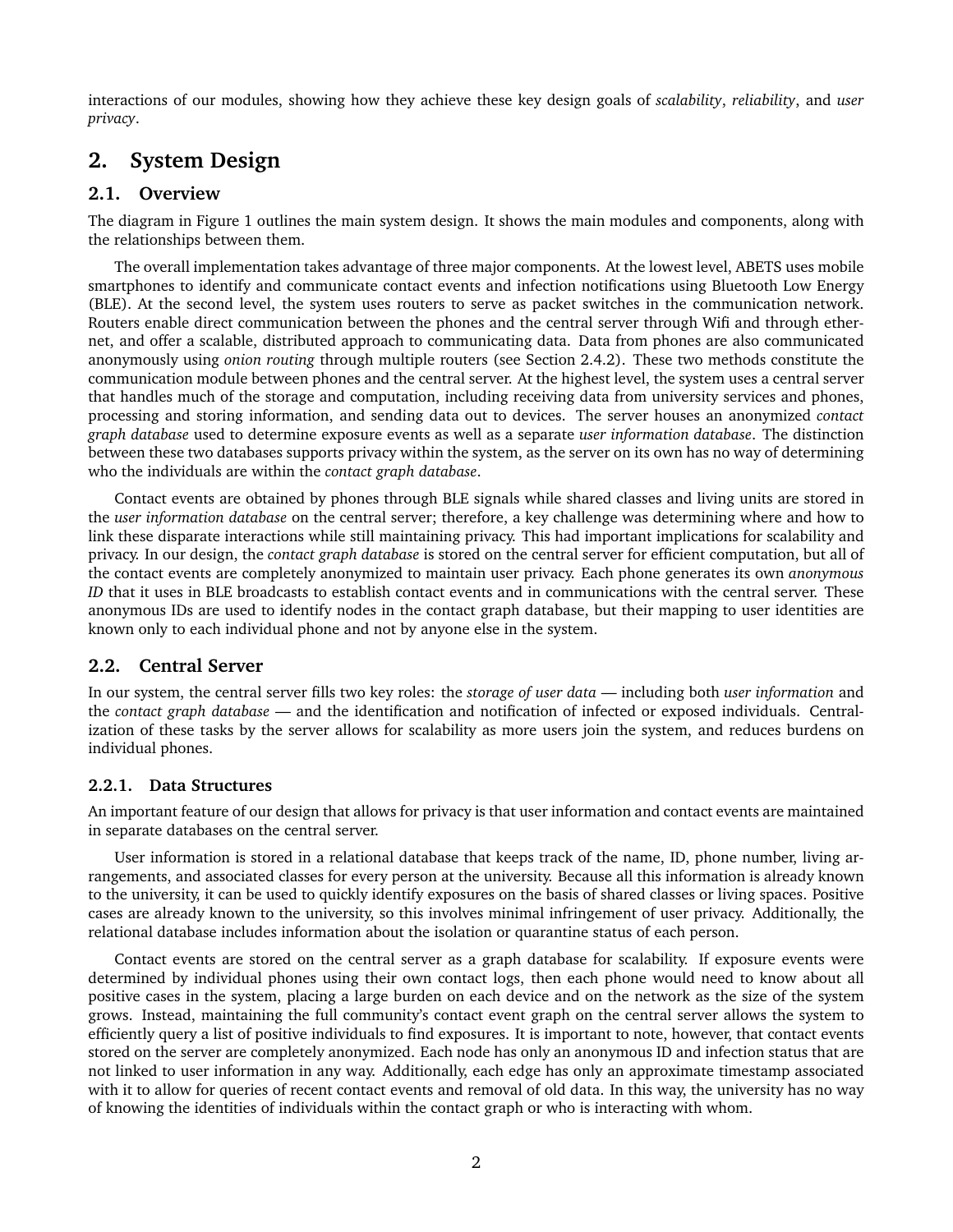

**Figure 1:** System Diagram

#### **2.2.2. Updates to Server**

Updates to the server can occur in three ways: 1) through updates from the healthcare system, 2) through updates from smartphones, or 3) through regular removal of expired data by the server itself. The healthcare system notifies the central server of positive tests to initiate exposure tracing. Smartphones communicate contact events to the central server, allowing the *contact graph database* to be updated. Additionally, the phone of an infected individual then notifies the central server of their anonymous ID and infection status to enable exposure tracing using the anonymized contact graph. Finally, edges are removed from the contact graph after 2 weeks, unless they involve an exposure event, in which case they are maintained for 180 days.

#### **2.3. Phones**

In designing the phone module, the central consideration was to preserve privacy, without compromising scalability. This section will discuss the design choices in the 'phone module', focusing on the phone-to-phone functions and data management.

#### **2.3.1. Bluetooth Low Energy Communication**

The phone recognizes *contact events* by listening for nearby phones' BLE broadcasts. All phones broadcast a 70-byte long message every 250 milliseconds, consisting of the phone's anonymous ID, a timestamp, and signal strength. All phones store the information in Table 1 in list\_of\_broadcasts for each BLE record they detect.

The function determine\_contact recognizes if the same anonymous ID appears in list\_of\_broadcasts for 20 minutes or more at a high signal strength (under 3m) indicating a contact event. Eventually, both phones involved in a contact event must notify the central server for it to be added to the *contact graph database* (Section 3).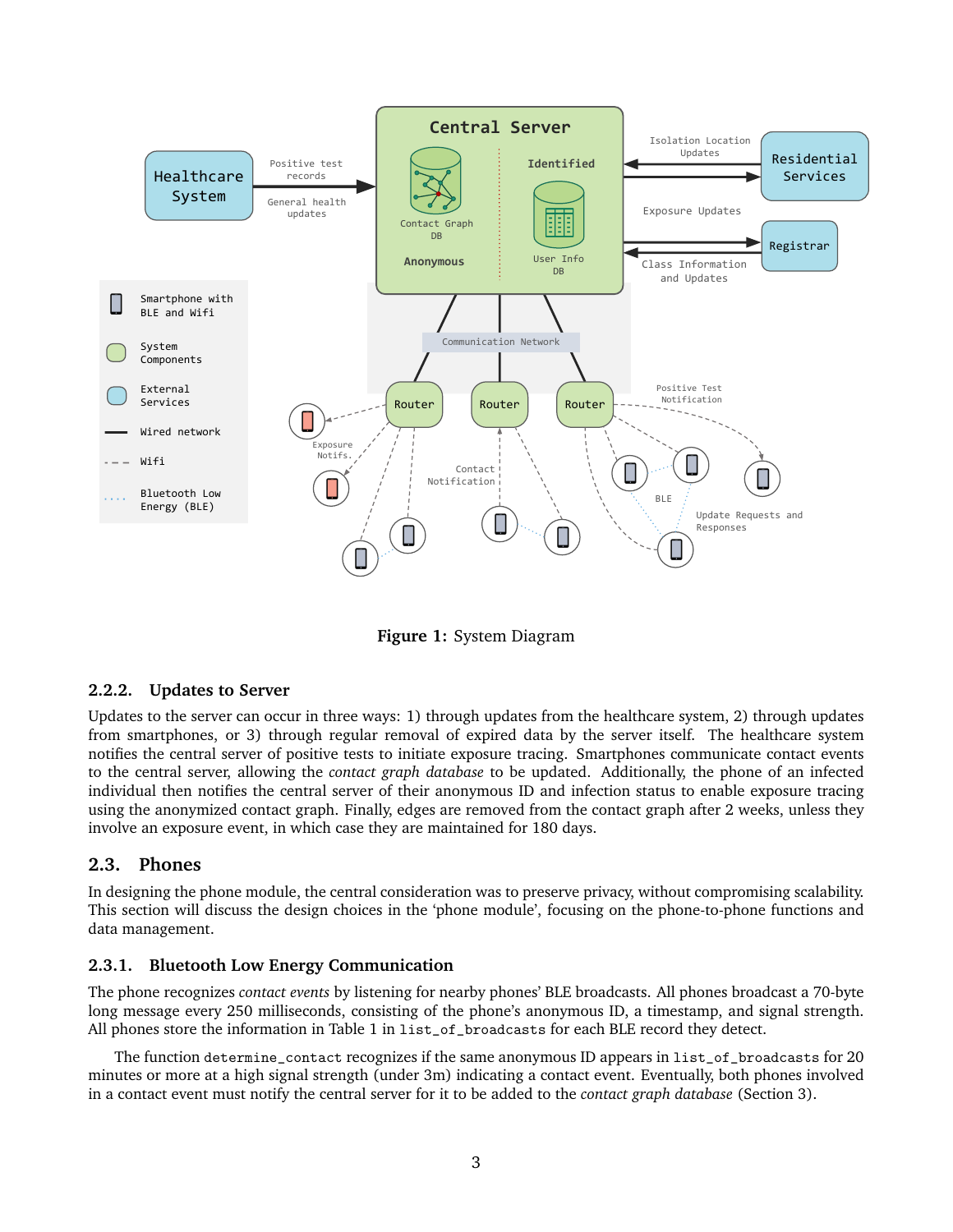| Field Name      | Type     | Description                                                                   | Example                                    |
|-----------------|----------|-------------------------------------------------------------------------------|--------------------------------------------|
| anonymousID     | ID       | 64-bit ID number, representing<br>the person of contact                       | da6af62d9-c574-4e9e-<br>8 e62-cd549a722ee6 |
| contactTime     | datetime | The time when the contact oc-<br>curred                                       | "2021-03-19 11:53"                         |
| contactStrength | Real     | A metric of distance between<br>two phones, calculated by the<br>phone itself | 0.82133333                                 |

#### **Table 1:** Bluetooth Low Energy Log Data

The other function of the phone module is to periodically query the central server as to whether or not the phone's unique anonymous ID was a part of an *exposure event*, in which a neighboring node in the contact graph was infected. This communication happens using an anonymizing *onion routing* communication protocol (Section 2.4.2) which allows communication of the anonymous ID to the central server without exposing the identity of the phone user.

The full list of functions available to each phone module is shown in Table 2.

| <b>Function Name</b>                | Specification                                                                                    | Modules         |
|-------------------------------------|--------------------------------------------------------------------------------------------------|-----------------|
| broadcast_ID<br>(anonymousID, time) | Loops every 250 ms and broadcasts a 70<br>byte message consisting of 'anonymousID'<br>and 'time' | Phone to Phone  |
| receive_broadcast                   | Scans for nearby broadcasts and deter-                                                           | Phone to Phone  |
| (anonymousID, message)              | mines the signal strength                                                                        |                 |
| determine_contact(list_of           | Checks list_of_broadcasts for definite                                                           | Phone           |
| _broadcasts)                        | contact events                                                                                   |                 |
| send_contact_event                  | Sends the central server a series of IDs                                                         | Phone to Server |
| (anonymousID, map_                  | with which the phone (and its anonymous                                                          |                 |
| anonymousID_time)                   | ID) had a verified contact event with the                                                        |                 |
|                                     | time that event occurred (as defined by                                                          |                 |
|                                     | the first broadcast received). This oc-                                                          |                 |
|                                     | curs alongside the bihourly querying of                                                          |                 |
|                                     | the server for exposure events.                                                                  |                 |
| send_self_exposure                  | Sends the central server an update that                                                          | Phone to Server |
| (anonymousID, time)                 | anonymous ID has been infected.                                                                  |                 |
| query_exposure_events               | Queries the server to ask whether                                                                | Phone to Server |
| (anonymous ID)                      | anonymous ID has been exposed. This oc-                                                          |                 |
|                                     | curs bihourly.                                                                                   |                 |

#### **Table 2:** Phone Module Functions

Two key design decisions were made in the phone module. First, we initiate most communications from the phone, rather than the central server. This allows us to prioritize privacy by separating anonymous IDs from users' identities through anonymous communication. Second, we store most of the data and do most computations on the server rather than on the phones. These decisions were made while evaluating three major use cases — few new infections; many new infections, updated continuously; or batches of new infections. The main weakness of our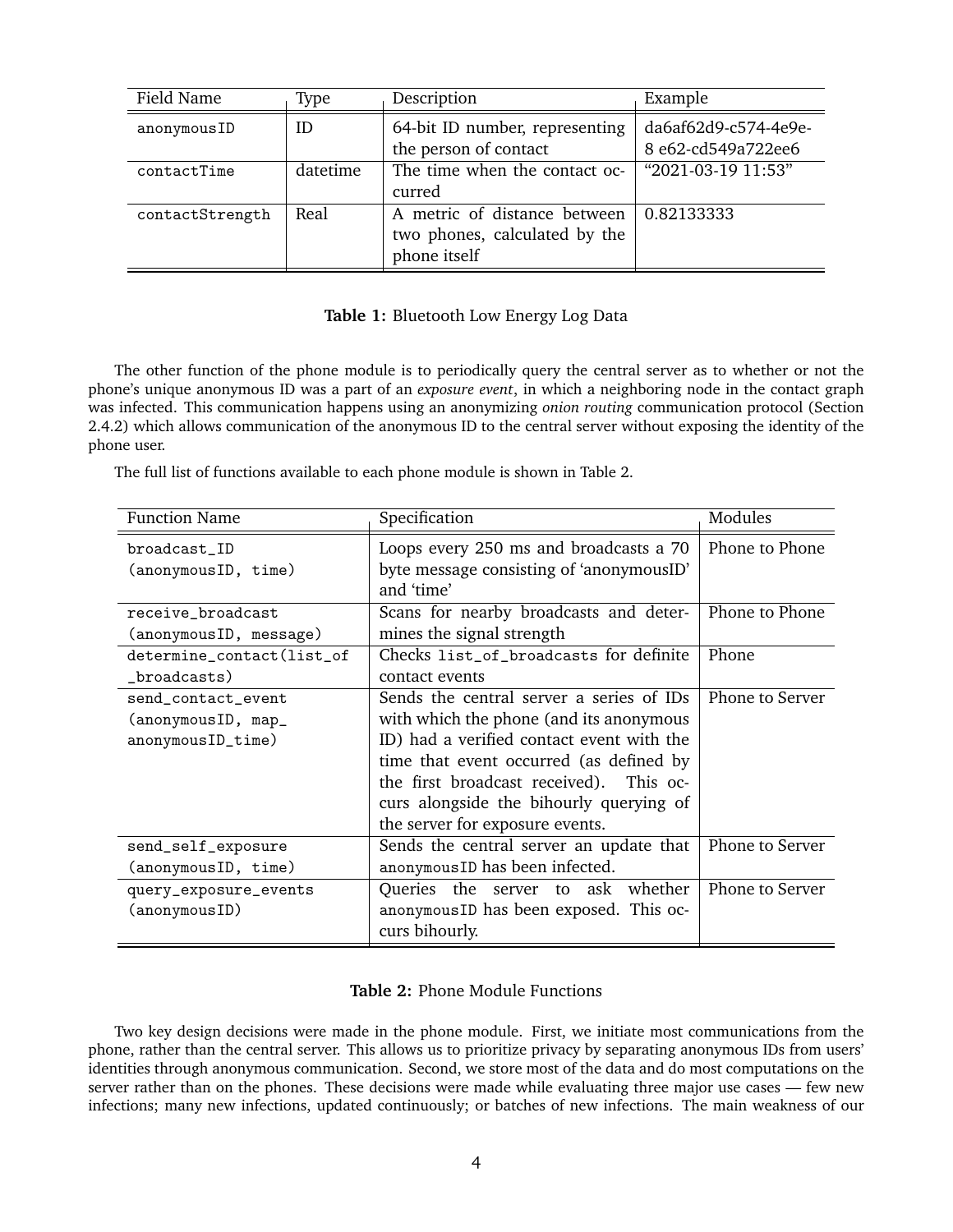design choice is that the phone will only be able to notify the user of potential exposure when it queries the server (bihourly). This is an acceptable compromise for preserving our key design goals of *scalability*, *reliability*, and *user privacy*.

## **2.4. Communication Protocols**

To achieve the proper balance between functionality and privacy, ABETS uses two different protocols for communication. The first is a basic routing protocol where the server knows the MAC address of the phone it needs to send information to and sends messages directly to its destination. The second is for when the smartphones initiate contact with the central server in an anonymous manner, such as after a contact event. In order to help maintain the anonymity of the individuals using the system, messages are sent using *onion routing* to hide the communication source.

Section 3 describes in detail the situations in which each of these two different protocols are used within the system.

#### **2.4.1. Public Server-Phone Communication**

As is discussed in prior sections, ABETS requires that *positive test notifications* reported from the medical services are sent to the appropriate people and *exposure notifications* are sent to those in shared classes or living spaces. To accomplish this, ABETS supports a "public" communication protocol in which the central server can directly communicate with certain phones based on a known ID. This ensures the system operates quickly and reliably.

The public protocol is rather simple. Since the central server maintains a mapping of known user IDs to their phone's MAC addresses, it just sends the aforementioned updates out to the routers with the phone's address as the target, and the routers forward the message to its destination. This is done under a standard TCP protocol.

# 2.4.2. Anonymous Communication via Onion Routing





ABETS requires that the update of an *contact event* be untraceable to a specific phone to maintain the anonymity of each phone's anonymous ID, and so we use *onion routing* to anonymize the source of the data communication (in the same manner as Tor [1]). *Onion routing* works by applying three layers of encryption, where each node decrypts one layer at a time, and identifies only the next node to forward the encrypted message to. The routers act as nodes in an overlay network. The identity of the updater is obscured by doing the initial three-layer encryption with three randomly selected nodes to forward the message. The last node has a fully decrypted message but does not know the origin of the message, and forwards it to the central server. This is illustrated in Figure 2.

When the central server module receives a new *contact event*, it responds by sending the phone module an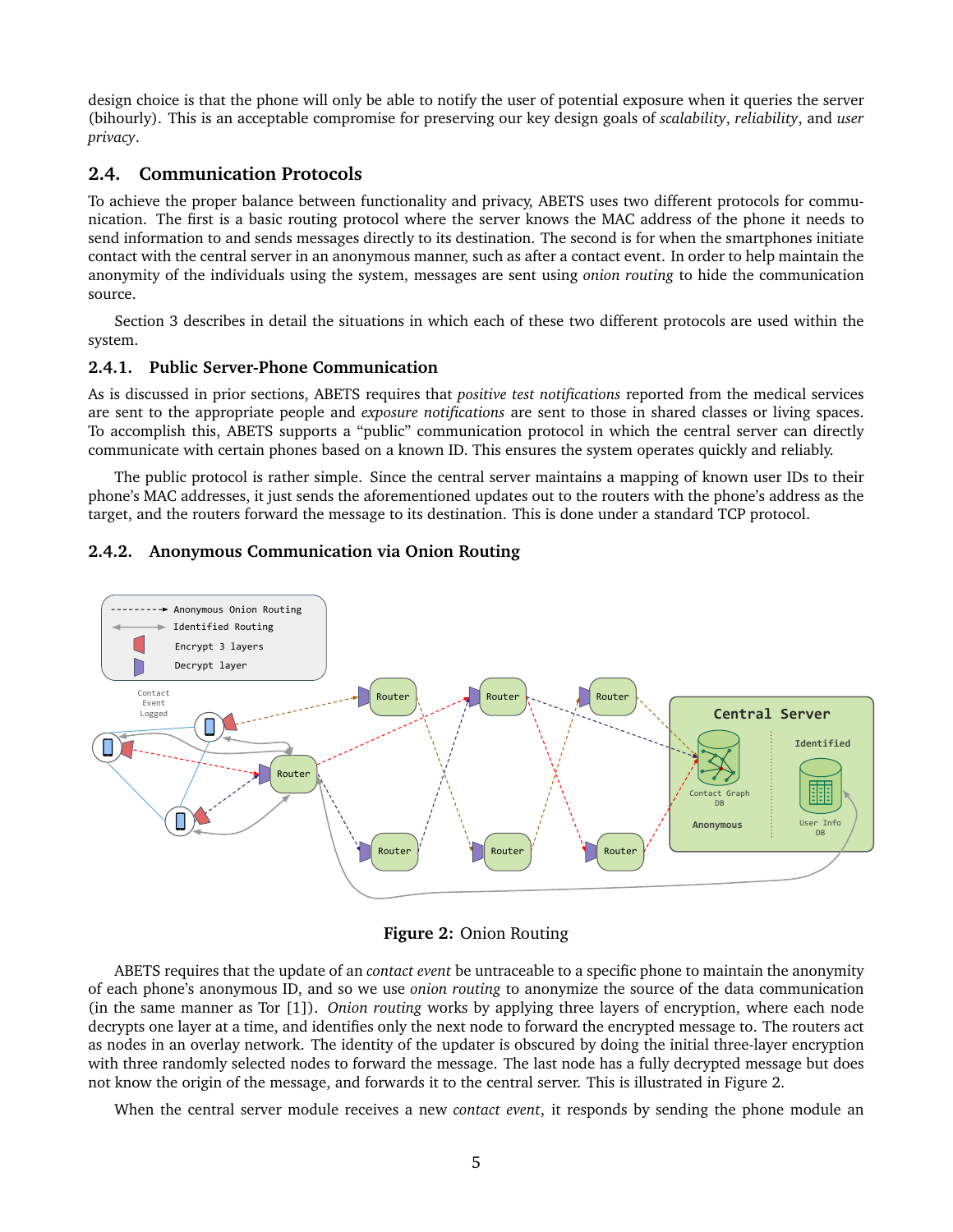acknowledgement — in a similar process, the response follows the route back by hopping from node to node, where each node only knows the next node. The phone then deletes expired contact data from the phone, as this is now stored on the central server.

## **3. Use Cases**

Now that the key protocols and modules have been established, we present the sequence of interactions involved in the four key functions of ABETS. The first function is identifying *contact events* between users and communicating those events with the server, which is the responsibility of the phone module. This can be seen in Figure 3a.

Notifying those *infected*, determining and notifying individuals who were *exposed* to an infected person, and providing information for *medical support and public health needs* are all largely the responsibility of the central server module. The general control flow of the system in these use cases is shown in Figure 3b.

## **3.1. Example Scenarios**

Three scenarios demonstrate what could occur during the system's operational cycle, and how the system may respond.

The first scenario is *very low numbers* in which there is a low infection rate and there are few new daily cases. In this scenario, all 20,000 phones send periodic requests, but most are not infected. Of course, the system's goals would be fulfilled, though most phones would be sending what are essentially useless requests, wasting energy within the system.

The second scenario is *very high numbers* with a high infection rate. ABET operates well in this scenario, since positive tests are processed by the central server continuously. In addition, because of the randomized, periodic requests sent by phones, the expected number of packets passing through the network at any time remains relatively low.

Lastly, in a *compressed high numbers* scenario, positive test results are delivered in "batches" at the same time each day. This event presents the greatest challenge to the system, as it requires a large amount of processing power, and there could be high network activity in short periods of time as infected individuals are notified. Fortunately, because of the bihourly requests initiated by the phones (rather than the server), the strain on the network is mitigated.

## **3.2. Research and Public Health**

ABETS is also able to support public health and research needs, while maintaining user privacy. Because the contact graph database is completely anonymous it can be easily shared with researchers to study virus transmission within the community — such as the duration and closeness of contact necessary for transmission, or whether cases originate from different sources or from a single super-spreading event. We provide a function for the healthcare system and researchers to extract the contact graph over the prior 2 weeks, in addition to information about which nodes tested positive. The anonymous IDs used to identify each node are reassigned when the graph is exported to further anonymize user information.

# **4. Conclusion**

Our proposed system accomplishes the goals outlined in the specifications: it determines *contact events* and *exposure events*, notifying users of the need for isolation or quarantine; supports public health needs; and prioritizes user privacy. With most processing done on the central server, our system supports *scalability* as the number of users or infections increases. All functions are done automatically without need for user input, improving the *reliability* of the system. Finally, *privacy* is achieved through anonymity, both in the anonymous IDs used in the server's contact graphs and in the communication protocols used to relay information between phones and servers.

## **References**

[1] Roger Dingledine, Nick Mathewson, and Paul Syverson. *Tor: The second-generation onion router*. Tech. rep. Naval Research Lab Washington DC, 2004.